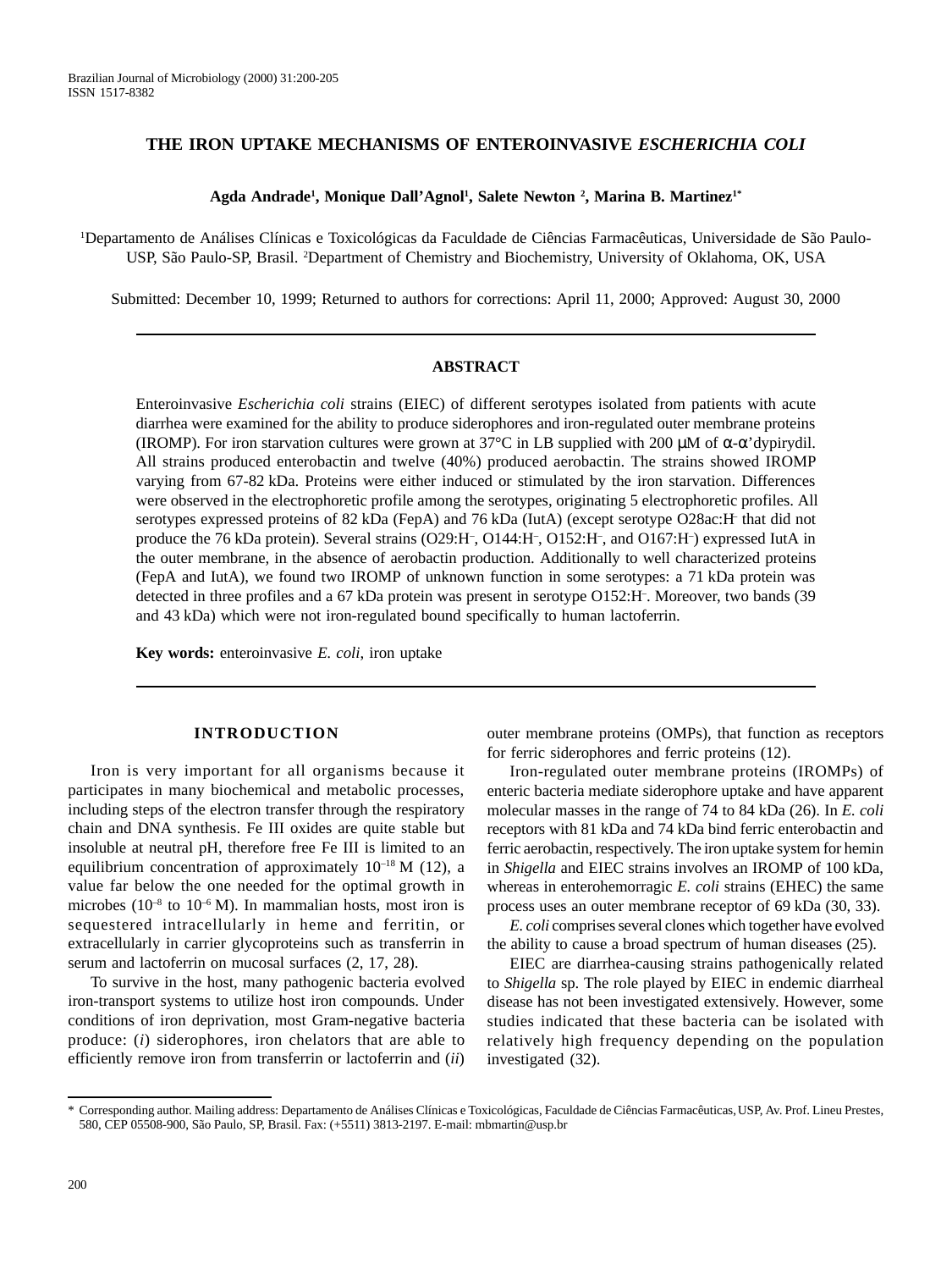The mechanisms of iron uptake by EIEC are largely unknown. In a work carried out in our laboratory previously, all EIEC strains studied were able to produce siderophores, enterobactin and/or aerobactin. Those strains were checked for their ability to use iron from different host sources, such as heme compounds and the glycoproteins transferrin and lactoferrin. All sources were used by EIEC strains (8). In the present article, the EIEC IROMPs were studied.

### **MATERIALS AND METHODS**

**Bacterial strains and growth conditions.** Thirty EIEC strains of different serotypes isolated from patients with acute diarrhea were used. Cultures were grown at 37°C under shaking for 6 hours in 100 ml of Luria-Bertani Broth (LB - Triptone 10g, yeast extract 5g, NaCl 10g, NaOH 1N 2.5 ml,  $H_2O$  d 1 L), which was supplemented with thiamine  $(20 \mu L/ml)$  and tryptophan (40 µl/ml) (Difco Laboratories Detroit, Michigan USA) and 150 µM of FeCl, (Merck KG Darmstadt, Germany). For iron starvation, FeIII was removed by 200  $\mu$ M of  $\alpha$ α'dypirydil (Sigma CO St. Louis, MO USA).

**Detection of siderophores.** Enterobactin and aerobactin were detected by Arnow (3) and Csaky (7) assays, respectively, conducted by Dr. Shelley Payne (Dept. of Microbiology-Univ. of Texas, Austin-USA).

**Isolation of iron-regulated outer membrane proteins (IROMPs).** IROMPs were isolated by the method described by Achtman *et al.* (1) with minor modifications. Thirty EIEC strains (Table 1) were grown under shaking (1400 rpm) at 37°C for 6 hours in two different conditions in 100 ml medium aliquots: in the presence and absence of iron. The cells were recovered by centrifugation (4,300 x *g* for 15 min at 4°C), suspended in 5 ml of 10 mM TRIS (Amershan Life Science, Cleveland, OHIO USA) buffer pH 8, supplemented with 1mM phenylmethylsulfenylfluoride (PMSF) (Sigma CO St. LOUIS, MO USA).

Cells were disrupted by sonication at 50% output, 2 x 80 sec., and the cells debris removed by centrifugation. The supernatant was centrifuged at 49,500 x *g* for 60 minutes at 4°C and the pellet treated with 1.67% N-lauroylsarcosine (Sigma CO St. Louis, MO USA) for 20 min at room temperature. The outer membrane was recovered by centrifugation at 23,000 x *g* for 90 min at 4°C. The pellet was resuspended in 50 µl of 10 mM TRIS buffer pH 8.0 with 1 mM PMSF. The proteins were quantified by the Bradford method (5) and maintained at -20°C.

**Analysis of IROMPs.** OMP preparations were solubilized at 100°C for 5 minutes in 0.05 M Tris-HCl buffer containing 2.5% SDS (Pharmacia Biotech AB Uppsala, Sweden) 10% mercaptoethanol (Merck KG Darmstadt, Germany), and 0.003% bromophenol-blue (Pharmacia Biotech AB Uppsala, Sweden). The proteins were separated by sodium dodecyl sulfate-polyacrylamide gel electrophoresis (SDS-PAGE, 5% stacking, 12% separating gel) (16). The protein bands were visualized by silver stain (19) and analyzed by densitometry (Densitometer GS700, BioRad Laboratories Hercules, CA, USA). For detection of specific receptors, proteins were transferred to nitrocellulose paper using *Pharmacia* apparatus and treated as described by Towbin *et al* (34). Aerobactin receptor protein band (IutA) was detected by using rabbit antiserum raised against the 74 kDa IROMP expressed by pColV-K30 (36). The antibody was raised in 6-months-old New Zeland white rabbit by subcutaneous injections of crushed polyacrylamide gel fragments containing the 74 kDa band. Enterobactin receptor protein band (FepA) was detected by using mouse monoclonal anti-FepA provided by Dr. Phillip Klebba (Dept. of Chemistry and Biochemistry of Oklahoma, OK. USA). Secondary antibodies were peroxidase-conjugate goat anti-rabbit and anti-mouse antibodies. Diamino-benzidine (DAB) (Sigma CO St. Louis, MO USA) and  $H_2O_2$  (Merck S.A RJ, Brazil) were used as peroxidase substrate.

**Detection of human lactoferrin (HLf) receptor protein band.** The OMPs were separated by SDS-PAGE and transferred to nitrocellulose membrane by the methods described above. The preparations were blocked with a gelatin solution 5% (Difco Laboratories Detroit Michigan USA), Tween 20 (Labsynth SP-Brazil) 0.2% in 0.01 M PBS pH 7.4 for 2 hours at 37°C. After blocking, the membranes were treated with a HLf (Sigma CO St. Louis, MO USA) solution (50  $\mu$ g/ml), for 1 hour at 37°C under shaking, the protein was diluted in a solution of 1% gelatin, 0.05% Tween-20 in 0.01 M PBS pH 7.4. HLf receptor protein band was detected by using 1:4,000 rabbit antiserum against HLf (Sigma CO St. Louis, MO USA) diluted in the same solution above for 30 minutes at 37°C, followed by peroxidase-conjugate goat anti-rabbit antibody and it was visualized with the  $\text{DAB/H}_{2}\text{O}_{2}$ system.

**DNA probes.** The 1.8-kbp aerobactin probe and 2.32-kbp *iut*A probe were reported earlier (10). The probes were obtained by digesting p*GMV1with Pst*1 and *Pvu*II (1.8-kbp and a 2.32 kbp restrictions fragments, respectively) (Gibco BRL Grand Island, NY USA). The probes were labelled with biotin by Bioprime® DNA Labeling System (Gibco BRL Grand Island, NY USA). The hybridization was detected by Blugene® Nonradioactive Nucleic Acid Detection System Kit (Gibco BRL Grand Island, NY USA). Hybridization with either probe was repeated at least twice.

**Colony blot hybridization.** DNA hybridization of the EIEC strains described above was done using the aerobactin and the *iut*A probes under high-stringency conditions as previously described (21, 24). For each probe, a colony was considered positive when it gave a clear-cut dark spot or negative if it gave a light "shadow" reaction or no reaction at all.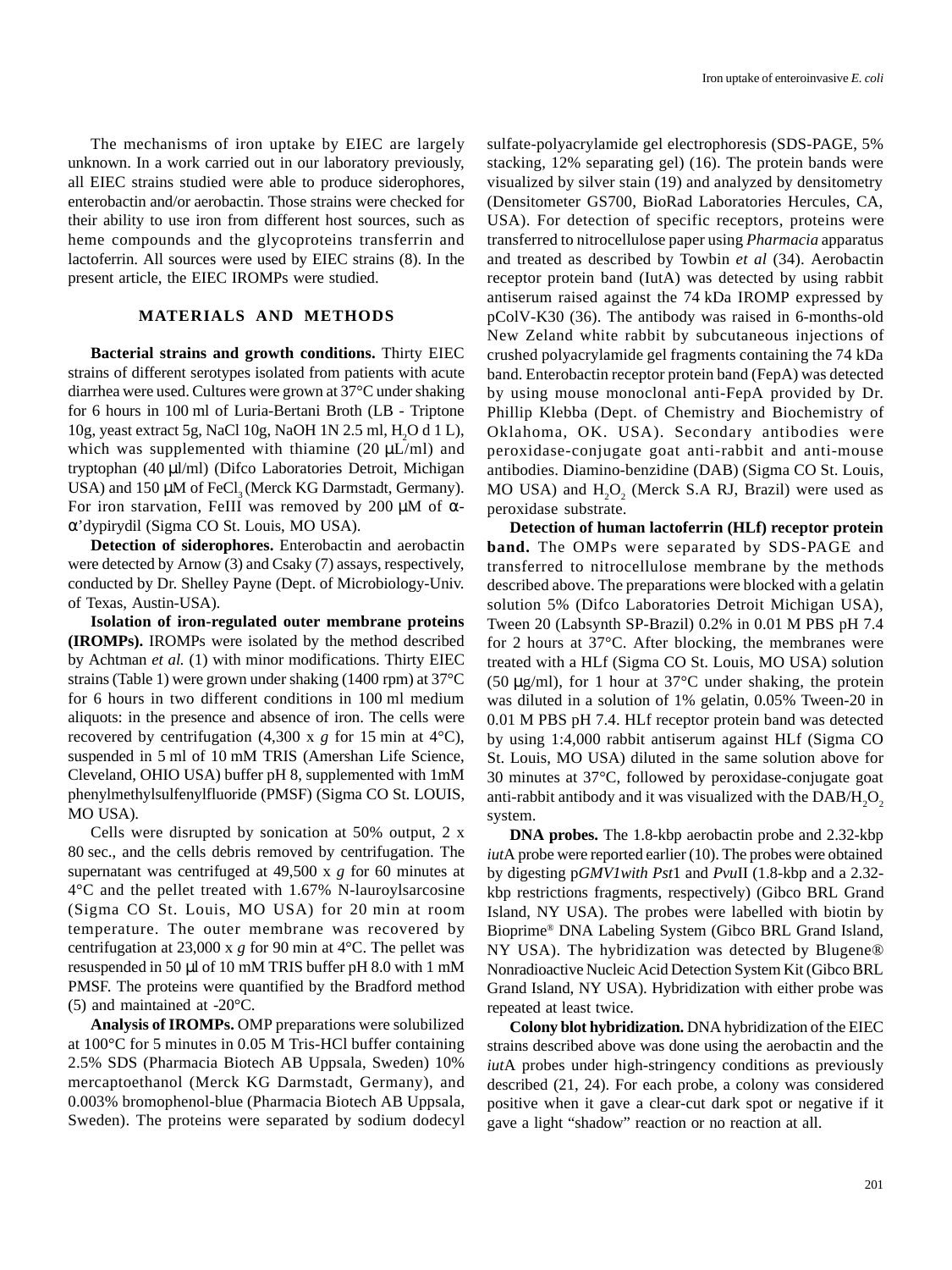### **RESULTS**

**Presence of the siderophore system in enteroinvasive** *E. coli***.** All 30 EIEC strains tested produced enterobactin and twelve (40%) produced aerobactin. The EIEC serotypes showed differences regarding the kind of siderophores synthesized (Table 1). Strains belonging to the serotypes O28ac:H– , O29:H– , O144: H<sup>-</sup>, O152: H<sup>-</sup>, and O167: H<sup>-</sup> produced enterobactin, while serotypes O112:H– , O124:H– , O136:H–, O143:H– , and O164:H– showed production of both kinds of siderophores.

Electrophoretic profile of IROMPs of different serotypes of EIEC. The 30 strains studied showed IROMPs varying from 67-82 kDa. The proteins were either induced or stimulated by the iron starvation (Table 1 and Fig. 1). Differences were observed in the electrophoretic profile among the serotypes, which produced 5 electrophoretic patterns. Densitometric analysis (data not shown) of the IROMPs showed quantitative differences in the profile of proteins from each group. By densitometry it was observed that some proteins are present at low levels in iron-replete medium, undergoing substantial increase of expression by iron-starvation. This pattern of expression was referred as "iron-stimulated". Alternatively, some proteins are not found in iron-replete medium, their pattern of expression was defined as "iron-induced". For instance, samples of Profile II (O29:H<sup>-</sup>, O112:H<sup>-</sup>, O164:H<sup>-</sup> and O167:H– ) express FepA and IutA, but in two serotypes (O29:H– and O112:H– ) FepA expression was iron-stimulated, and IutA expression was iron-induced. In serotype O164:H– both receptors were iron-stimulated whereas in serotype O167:H– both receptors were iron-induced (see Table 1).

**Detection of receptors for aerobactin (IutA) and enterobactin (FepA***)***.** In order to detect the receptors for Fe-



**Figure 1.** Outer membrane proteins regulated by iron of EIEC strains. Each lane contains 10 µg of proteins.

Lane 1 and 2 - O136:NM; lane 3 and 4 - O143:NM; lane 5 and 6 - O144:NM; lane 7 MW. Lane 1, 3, and 5 strains were grown in iron starvation medium. Lane 2, 4, and 6 strains were grown in medium supplemented with FeCl<sub>3</sub> (150  $\mu$ M). The protein profile of each strains was analysed by SDS-PÅGE and staining with silver stain. The arrow indicates the region induced or stimulated by iron.

Enterobactin and Fe-Aerobactin in EIEC IROMPs, immunobloting assays were carried out with anti-FepA monoclonal serum and anti-IutA policlonal serum, respectively. The monoclonal serum anti-FepA recognized a band of 82 kDa in all the strains, as expected (Fig. 2A). The serum anti-IutA revealed the protein of 76 kDa in the EIEC serotypes that produced this protein (Fig. 2B).

**Detection of genes for aerobactin and its receptor protein (IutA).** All serotypes studied except O28ac:H– expressed the receptor for aerobactin, IutA, but strains of serotypes O29:H<sup>-</sup>, O144:H<sup>-</sup>, O152:H<sup>-</sup> and O167:H<sup>-</sup> were

|                | encronivasive <i>E.com</i> grown in non-starvation |            |              |                         |                            |                    |                       |
|----------------|----------------------------------------------------|------------|--------------|-------------------------|----------------------------|--------------------|-----------------------|
| <b>Strains</b> | Serotypes                                          | Aerobactin | Enterobactin | Protein<br><b>Bands</b> | Electrophoretic<br>Profile | Induced<br>Protein | Stimulated<br>Protein |
|                |                                                    |            |              | (kDa)                   |                            | <b>Bands</b>       | <b>Bands</b>          |
| 1, 2, 3        | $O28ac:H^-$                                        | $\theta$   | 3            | 82,71                   |                            |                    | 82,71                 |
| 10,11,12       | $O29:$ H $^{-}$                                    | $\theta$   | 3            | 82,76                   | П                          | 76                 | 82                    |
| 15, 16, 17     | $O112:$ H                                          |            | 3            | 82,76                   | $_{\rm II}$                | 76                 | 82                    |
| 18,19,20       | $O124:$ H                                          | 3          | 3            | 82,78,76,71             | Ш                          | 71                 | 82,78,76              |
| 21, 22, 23     | $O136:$ H                                          | 2          | 3            | 82,78,76                | IV                         |                    | 82,78,76              |
| 24, 25, 26     | $O143:H^-$                                         | 3          | 3            | 82,78,76,71             | Ш                          | 82                 | 78, 76, 71            |
| 27,28,29       | $O144:$ H                                          | $\theta$   | 3            | 82,78,76                | IV                         | 82.76              | 78                    |
| 30, 31, 32     | $O152:$ H                                          | $\theta$   | 3            | 82, 76, 71, 67          | V                          | 82,76,67           | 71                    |
| 33, 34, 35     | $O164:$ H                                          | 3          | 3            | 82,76                   | $\mathbf I$                |                    | 82,76                 |
| 38, 39, 40     | $O167:$ H                                          | $\theta$   | 3            | 82,76                   | П                          | 82,76              |                       |

**Table 1**- Probable molecular masses of the OMP and their electrophoretic migration profile of the different serotypes of enteroinvasive *E.coli* grown in iron starvation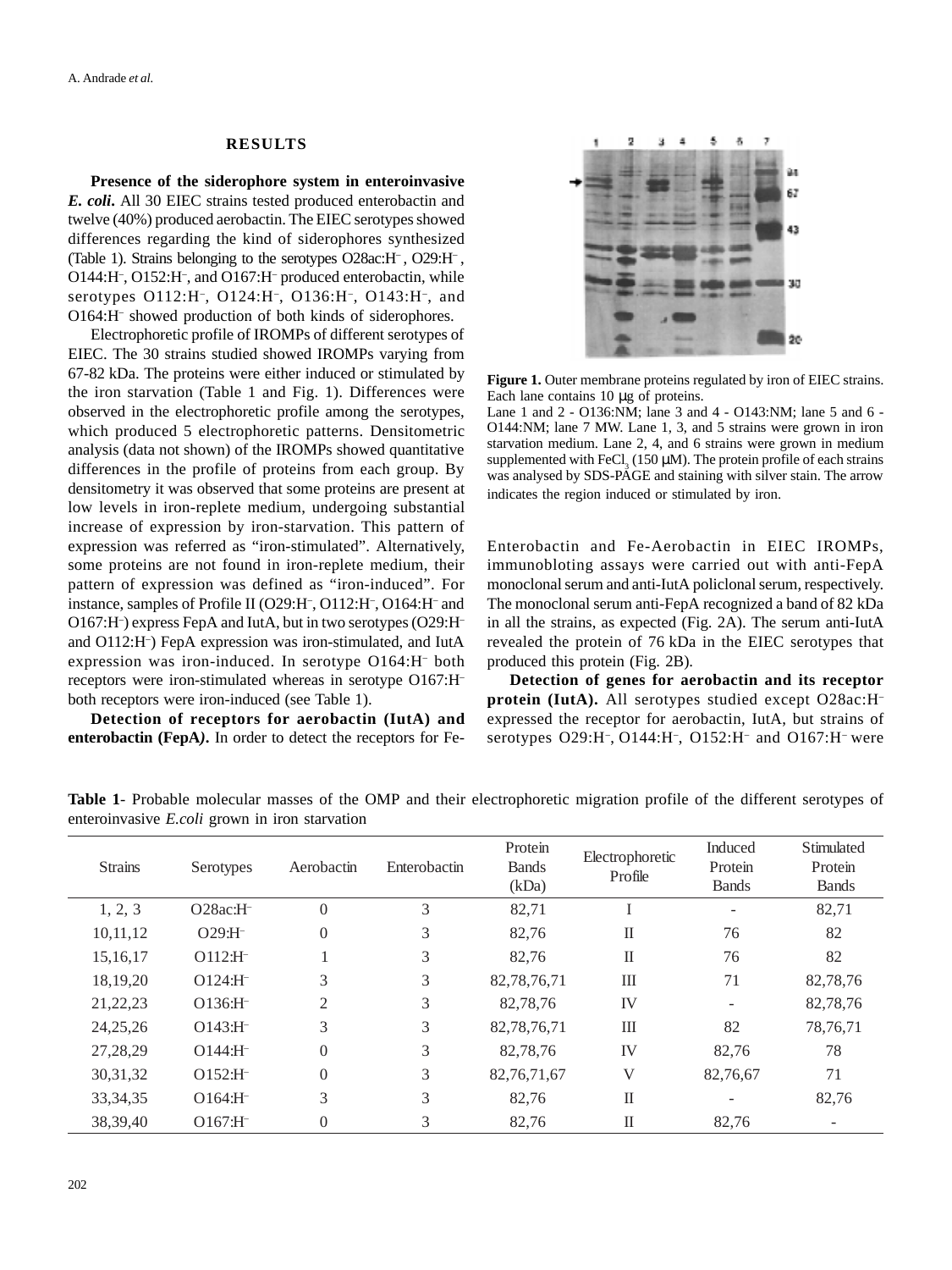consistently negative in the screening of aerobactin siderophore production. The probes 1.8 kb-*Pst*1 and 2.32 kb-*Pvu*II were used for detecting the aerobactin and receptor genes in the serotypes that have not produced aerobactin but otherwise produced the receptor IutA (76 kDa). The probe for aerobactin genes produced positive reaction to serotypes O:29:H<sup>-</sup>, O112:H<sup>-</sup>, O124:H<sup>-</sup>, O136:H<sup>-</sup>, O143:H<sup>-</sup>, O144:H<sup>-</sup>, O152:H– , O164:H– and O167:H– : in these strains the genes for aerobactin-mediated iron transport were present, but aerobactin was not always produced (see Table 1).

Detection of human lactoferrin (HLf) receptor protein band. The use of polyclonal rabbit anti-serum and the nonspecific binding of HLf to a number of proteins (23, 29) led us to pre-absorb the serum with *E. coli* K12 cells. This procedure substantially reduced non specific reaction, allowing us to detect a specific band of 39 kDa in all strains analyzed. An additional 43 kDa band was present in 17 of the strains tested (Fig. 2C). The strains expressed these proteins independent of iron availability.



**Figure 2.** Western-blot analysis of outer membrane proteins of EIEC strains. (A) - immunoblot using mouse monoclonal anti-FepA. 1 - O28ac:NM; 2 - O124:NM; 3 - O143:NM; 4 - O144:NM. (B) immunoblot using rabbit polyclonal serum anti-IutA. 1 - O124:NM; 2 - O29:NM; 3 - O144:NM; 4 - O152:NM; 5 - O167:NM. (C) immunoblot using rabbit polyclonal serum anti-human lactoferrin. 1 - O28ac:NM; 2 - O28ac:NM; 3 - O136:NM; 4 - O144:NM; 5 - O152:NM; 6 - O152:NM.

### **DISCUSSION**

The low availability of free iron in mammalian tissues is the cause for the development of complex systems of iron acquisition in virulent bacteria. In fact, many reports in the scientific literature demonstrate the influence of iron on bacterial virulence (12).

In the present article, some aspects of iron uptake systems exhibited by a collection of EIEC strains belonging to 10 different serotypes were analyzed. High affinity iron uptake systems were expressed by EIEC strains under iron-limiting growth conditions. All 30 strains studied for siderophore produced the phenolic siderophore enterobactin, and 12 produced in addition the hydroxamic siderophore aerobactin.

The analysis of the outer membrane proteins expressed under iron starvation allowed us to divide the EIEC strains in five electrophoretic profiles, as shown in Table 1. Contrary to what it found for the ability of EIEC to use iron compounds (8), the pattern of expression of IROMPs is serotype-specific. We investigated the regulation of expression of the major IROMP by growing the cells in iron-replete medium and ironlimited medium, separating their outer membranes and subjecting them to SDS-PAGE. Earlier report has been shown variations in IROMPs expression due the chelators used to restrict the availability of iron (6). It has been shown that *E.coli* O164 did not produce 81 kDa IROMP, when it is growing in TSB medium containing  $\alpha$ - $\alpha$ 'dipyridyl, but expressed 83 kDa, 81 kDa, 78 kDa, 76 kDa and 74 kDa IROMPs under EDDA or desferral as iron chelators (6). However, our observations showed that strains of *E.coli* O164 express 82 kDa and 76 kDa IROMPs under LB medium with α-α'dipyridyl chelator. This results lead us to suggest that expression of IROMPs is also medium dependent.

Several reports have shown that iron starvation of *E.coli* leads to the expression of IROMPs of 83, 81, 78 and 74 kDa (6, 15, 26). With the exception of the 83 kDa protein, all others have been characterized to some extent: the 81 kDa protein, known as FepA, is the receptor for ferric enterobactin and for the protein toxins colicins B and D (14, 22, 35); the 78 kDa protein is the receptor for ferrichrome, TonA (38); and the 74 kDa protein is the receptor for aerobactin, lutA (4, 37).

In our samples, all serotypes expressed proteins of 82 and 76 kDa (except serotype O28ac:H– that did not produce the 76 kDa receptor). Immunoblots showed that the 82 kDa protein is the ferric enterobactin receptor FepA (Fig. 2A) , and the 76 kDa protein is the receptor IutA (Fig. 2B). The 78 kDa protein, found in serotypes O124:H<sup>-</sup>; O136:H<sup>-</sup>, O143:H<sup>-</sup>, and O144:H– is probably TonA.

Earlier reports in the literature state that *E.coli* strains that do not produce aerobactin also lack its outer membrane receptor, IutA (18, 11). However, several of the strains analyzed in the present study (O29:H<sup>-</sup>, O144:H<sup>-</sup>, O152:H<sup>-</sup>, and O167:H<sup>-</sup>)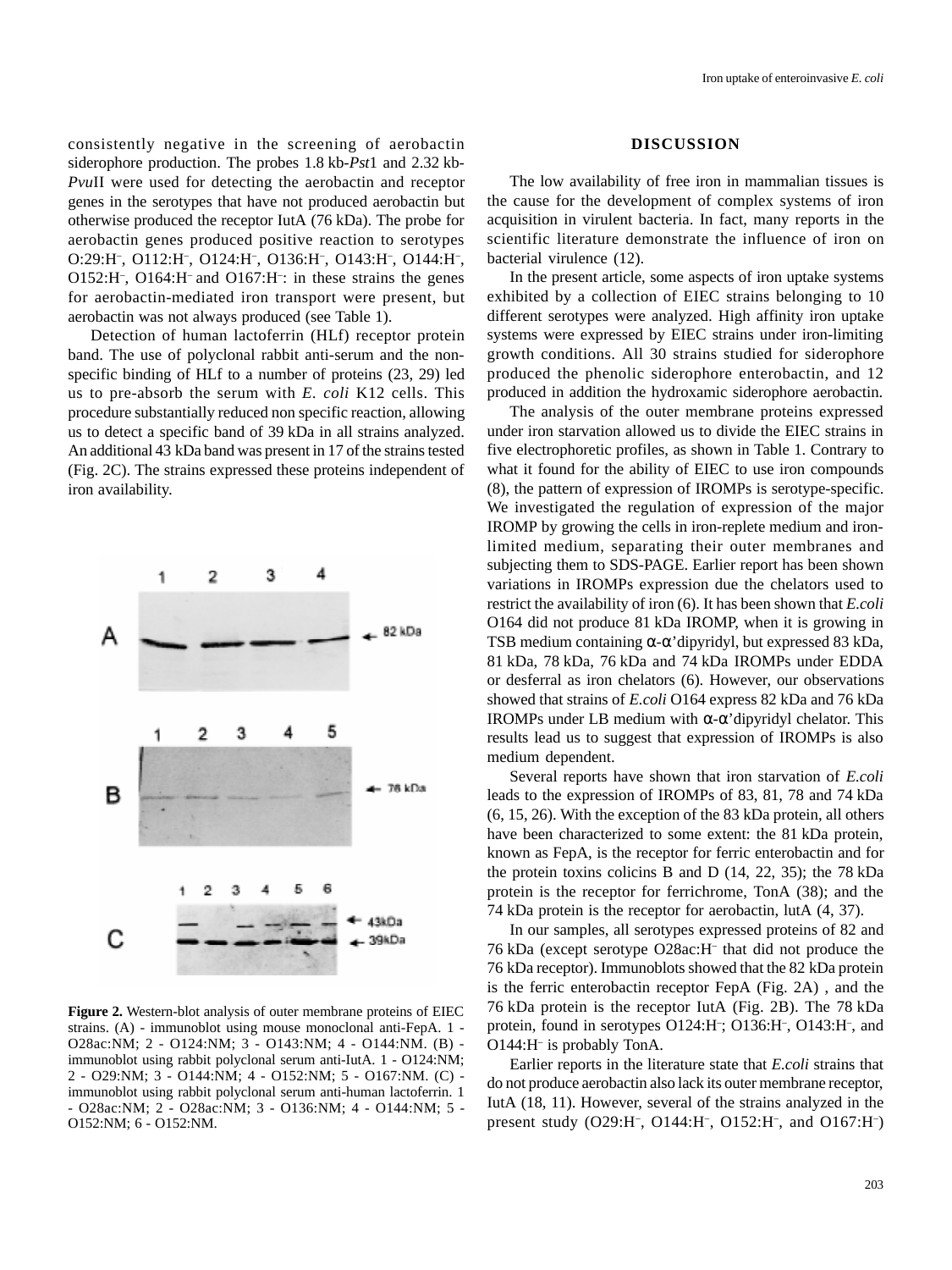expressed IutA in the outer membrane, in the absence of aerobactin production. Indeed, Payne *et al* (27) isolated samples of *S. flexneri* that were unable to produce aerobacin, but utilized exogenously supplied aerobactin, suggesting that in some samples, expression of the outer membrane receptor happens independently of siderophores production. Our results corroborate their findings.

Additionally to well characterized IROMPs (FepA, TonA, IutA), we found two proteins of unknown function in some serotypes: a 71 kDa protein was detected in all serotypes of profiles I, III, and V; a 67 kDa protein was present in serotype O152:H– , profile V. At the moment, we do not know the function of these IROMPs and to our knowledge these proteins have not been previously described in the literature. The fact that those receptors are expressed exclusively under iron starvation suggests their involvement in some kind of iron uptake. However, it may also be a virulence factor subjected to ironregulation. Human lactoferrin outer membrane receptor was researched by different workers. Several of them have shown that porins of enterobacteria OmpC (39 kDa) and OmpF (37 kDa) bind lactoferrin (9, 31). HLf is probably a relevant source of iron for EIEC, due to its presence in gastrointestinal mucosal surfaces. In a study performed in our laboratory, several EIEC strains were able to use HLf (8). We investigated the binding of HLf to outer membrane receptors and two bands (39 and 43 kDa) showed binding specificity to HLf, and neither was iron-regulated. The 39 kDa receptor is probably OmpC, that has been previously shown to bind HLf (9, 31). EIEC and *S. flexneri* strains produce a OMP of 43 kDa that functions in the invasion mechanism (IpaC) (13). Tigyi *et al* (31) have shown three OMP in *S. flexneri* that are able to bind HLf (39, 22, and 16 kDa). No 43 kDa receptor was vizualized in that study. These data suggest that the 43 kDa protein that binds HLf observed in EIEC strains is different from 43 kDa protein involved in the invasion mechanisms. The fact that 43 kDa protein was not iron-regulated suggests that the binding of HLf to it may not represents the first step of productive iron uptake, in turn this protein can be involved in other methabolic pathways.

We are presently using biochemical and genetic approaches to answer questions concerning the 71 kDa, 67 kDa and 43 kDa proteins produced by EIEC.

#### **ACKNOWLEDGEMENTS**

This study was supported by grant 94/30114-0 from Fundação de Amparo à Pesquisa do Estado de São Paulo (FAPESP) and CAPES and CNPq Graduate grant fellowship. We thank Dr. Shelley Payne for siderophores detection. We also thank Dr. Phillip Klebba for helpful discussion and advice. Thanks Dr. Marilda C. Vidotto for the probes used in this study.

### **RESUMO**

## **Mecanismos de captação de ferro de** *Escherichia coli* **enteroinvasora**

Cepas de *Escherichia coli* enteroinvasora de diferentes sorotipos isoladas de pacientes com diarréia aguda foram examinadas quanto a capacidade de produzir sideróforos e proteínas de membrana externa reguladas pelo ferro (IROMP). O crescimento bacteriano em meio com deficiência em Fe foi obtido em caldo Lúria acrescido de 200 mM de α-α'dipiridil. Todas as cepas produziram enterobactina e 40% produziram aerobactina. As cepas produziram IROMPs com MM variando de 82-67 kDa. As proteínas foram induzidas ou estimuladas pela deficiência de ferro. Diferenças foram observadas no perfil eletroforético entre os sorotipos, originando 5 perfis eletroforéticos. Todos os sorotipos, com exceção do sorotipo O28ac:H– (onde a proteína de 76 kDa não foi produzida), expressaram proteínas de 82 kDa (FepA) e 76 kDa (IutA). Várias cepas (O29:H<sup>-</sup>, O144:H<sup>-</sup>, O152:H<sup>-</sup> e O167:H<sup>-</sup>) expressaram IutA na membrana externa, na ausência da produção de aerobactina. Além das proteínas (FepA e IutA), foram encontradas em alguns sorotipos duas IROMPs de função desconhecida: uma proteína de 71 kDa foi detectada em 3 perfis e uma de 67 kDa presente no sorotipo O152:H– . Além disso, 2 bandas (39 e 43 kDa), as quais não foram reguladas pelo ferro, mostraram afinidade à lactoferrina humana.

**Palavras-chave:** *Escherichia coli* enteroinvasora, captação de ferro.

### **REFERENCES**

- 1. Achtman, M.; Mercer, A.; Kusecek, B.; Heuzenroeder, M.; Pohl, A.; Aronson, W.; Sutton, A.; Silver, P.R. Six widespread bacterial clones among *Escherichia coli* K1 isolates. *Infect*. *Immun*., 39: 315-335, 1983.
- 2. Aisen, P.; Leibman, A. Lactoferrin and transferrin, a comparative study. *Biochem Biophys*. *Acta.*, 257: 314-323, 1972.
- 3. Arnow, L.E. Colorimetric determination of the components of 3,4 dihydroxyphenylalanine-tyrosine mixtures. *J*. *Biol*. *Chem*., 228: 531-537, 1937.
- 4. Bindereif, A.; Braun, V.; Hantke, K. The cloacin receptor of ColV bearing *E.coli* is part of the FeIII- aerobactin transport system. *J*. *Bacteriol* ., 150: 1472-1475, 1982.
- 5. Bradford, M.M. A rapid and sensitive method for the quantitation of microgram quantities of protein utilizing the principle of protein-dyebinding. *Anal*. *Biochem*., 72: 248-254, 1976.
- 6. Chart, H.; Buck, M.; Stevenson, P.; Griffiths, E. Iron regulated outer membrane proteins of Escherichia coli: variations in expression due to the chelator used to restrict the avalability of iron. *J*. *Gen. Microbiol*., 132: 1373-1378, 1986.
- 7. Csaky, T.Z. On the estimation of bound hydroxylamine in biological materials. *Acta*. *Chem. Scand*., 2: 450-454, 1948.
- 8. Dall'Agnol, M.; Martinez, B.M. Iron uptake from different compounds by enteroinvasive *Escherichia coli. Rev. Microbiol.* (in press)1999.
- 9. Erdei, J.; Forsgren, A.; Naidu, S.S. Lactoferrin bind to porins OmpF and OmpC in *Escherichia coli*. *Infect*. *Immun*., 62: 1236-1240, 1994.
- 10. Góes, C.R.; Gaziri, L.C.J.; Vidotto, M.C. Cloned genes of the aerobactin system of virulent avian *Escherichia coli* do not confer virulence to recombinant strains. *Brazilian J*. *Med*. *Biol*. *Res*., 26: 261-275, 1993.